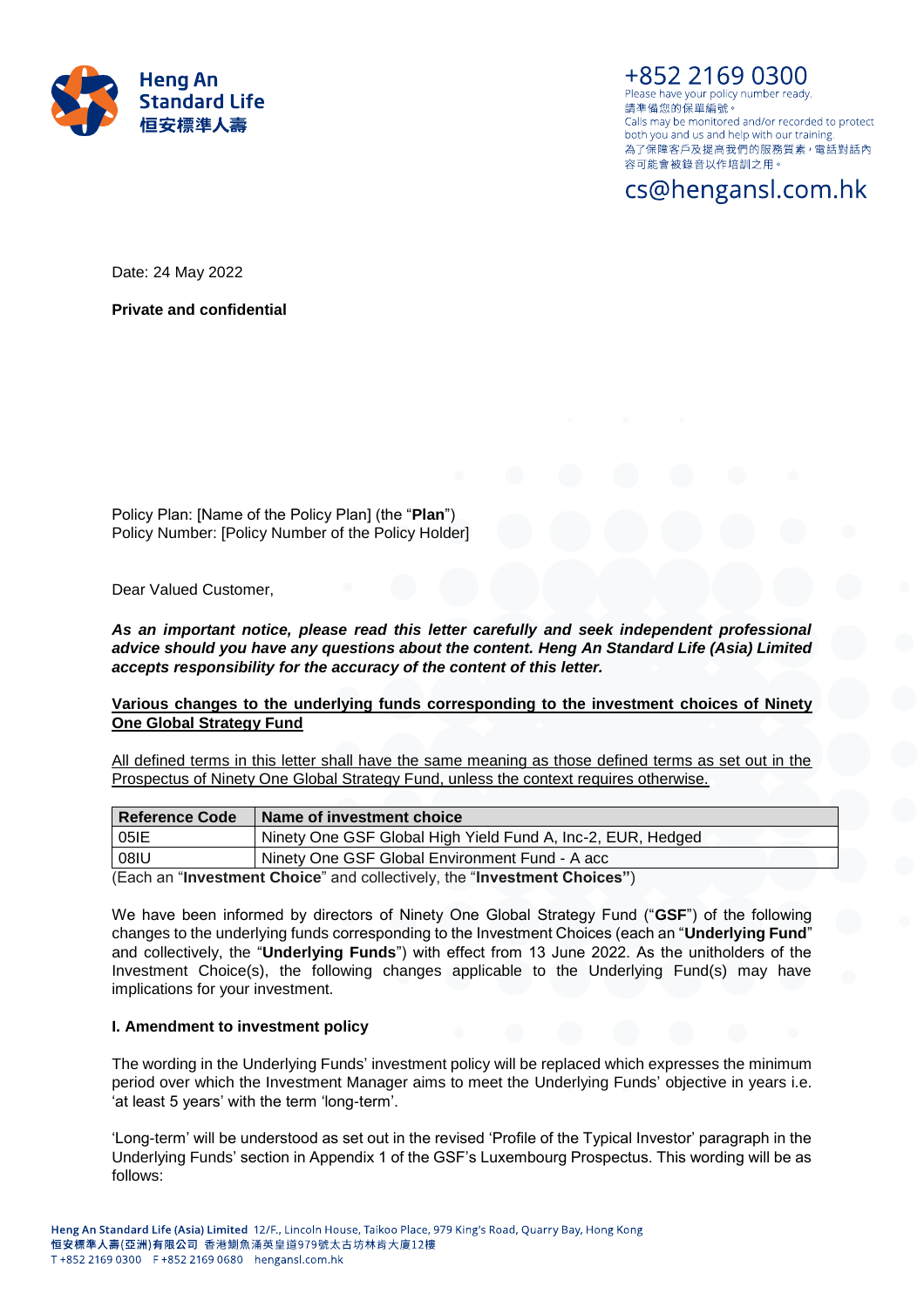*'The Sub-Fund is suitable for an investor who wishes to have the investment exposure as set out in the Sub-Fund's investment objective and policy and is comfortable taking on the risks as set out in the Appendix 2. This Sub-Fund may be appropriate for an investor whose intended investment horizon is long-term i.e. generally 5 years or more, although an investor can sell at any time (subject to the conditions described in Section 5.5 and 6.8 of this Prospectus). Investing in any fund involves a risk to capital that could be large or small depending on various market conditions and investors must understand this volatility.'*

a) The amendments to the investment policy of the underlying fund corresponding to the investment choice - Ninety One GSF Global High Yield Fund A, Inc-2, EUR, Hedged (Reference Code: 05IE) are set out in the table below.

| <b>Current investment policy</b> | New investment policy                                                                                    |
|----------------------------------|----------------------------------------------------------------------------------------------------------|
|                                  | The Underlying Fund aims to generate an   The Underlying Fund aims to generate an income with            |
|                                  | income with the opportunity to provide capital   the opportunity to provide capital growth over at least |
|                                  | 5 years long-term.                                                                                       |
| growth over at least 5 years.    |                                                                                                          |

b) The amendments to the investment policy of the underlying fund corresponding to the investment choice - Ninety One GSF Global Environment Fund - A acc (Reference Code: 08IU) are set out in the table below.

| <b>Current investment policy</b> | <b>New investment policy</b>                                                                                        |
|----------------------------------|---------------------------------------------------------------------------------------------------------------------|
|                                  | The Underlying Fund aims to achieve total The Underlying Fund aims to achieve total returns                         |
|                                  | returns comprised of capital growth and income comprised of capital growth and income over at least                 |
|                                  | over at least 5-year periods, before allowing for $\frac{1}{2}$ + year periods long-term, before allowing for fees. |
| fees.                            |                                                                                                                     |

These updates and changes neither changes the Investment Manager's investment philosophy and investment process nor is expected to alter the risk or return profile of the Underlying Funds. There will be no change in the operation and manner in which the Underlying Funds are managed and no adverse effect on existing investors, including no matters/impacts arising that may materially prejudice the existing investors' rights or interests.

## Fees and costs

l

The updates and changes have not resulted in any change in the way the Underlying Funds are managed or to the current level of management fee or other fees charged. The costs associated with implementing the updates and changes, such as legal and administrative costs, are included under the "Operating and Administrative Expenses" as set out in Section 9.8 of the GSF's Prospectus. The Management Company and the Board of Directors of GSF will allocate these operating and administrative expenses across the range of GSF funds on a fair and equitable basis. The Underlying Fund's contribution is equivalent to 0.00003% of its net asset value respectively (as at 11 April 2022).

Revised GSF Hong Kong offering documents (including Product Key Fact Statement) will be updated to reflect the above changes and available on the website [www.ninetyone.com/hk](http://www.ninetyone.com/hk*)<sup>1</sup>.

## **II. Rectification of the Chinese name**

| Reference Code | <b>Name of investment choice</b>                            |  |
|----------------|-------------------------------------------------------------|--|
| 05IE           | Ninety One GSF Global High Yield Fund A, Inc-2, EUR, Hedged |  |

<sup>&</sup>lt;sup>1</sup> The website has not been reviewed by the SFC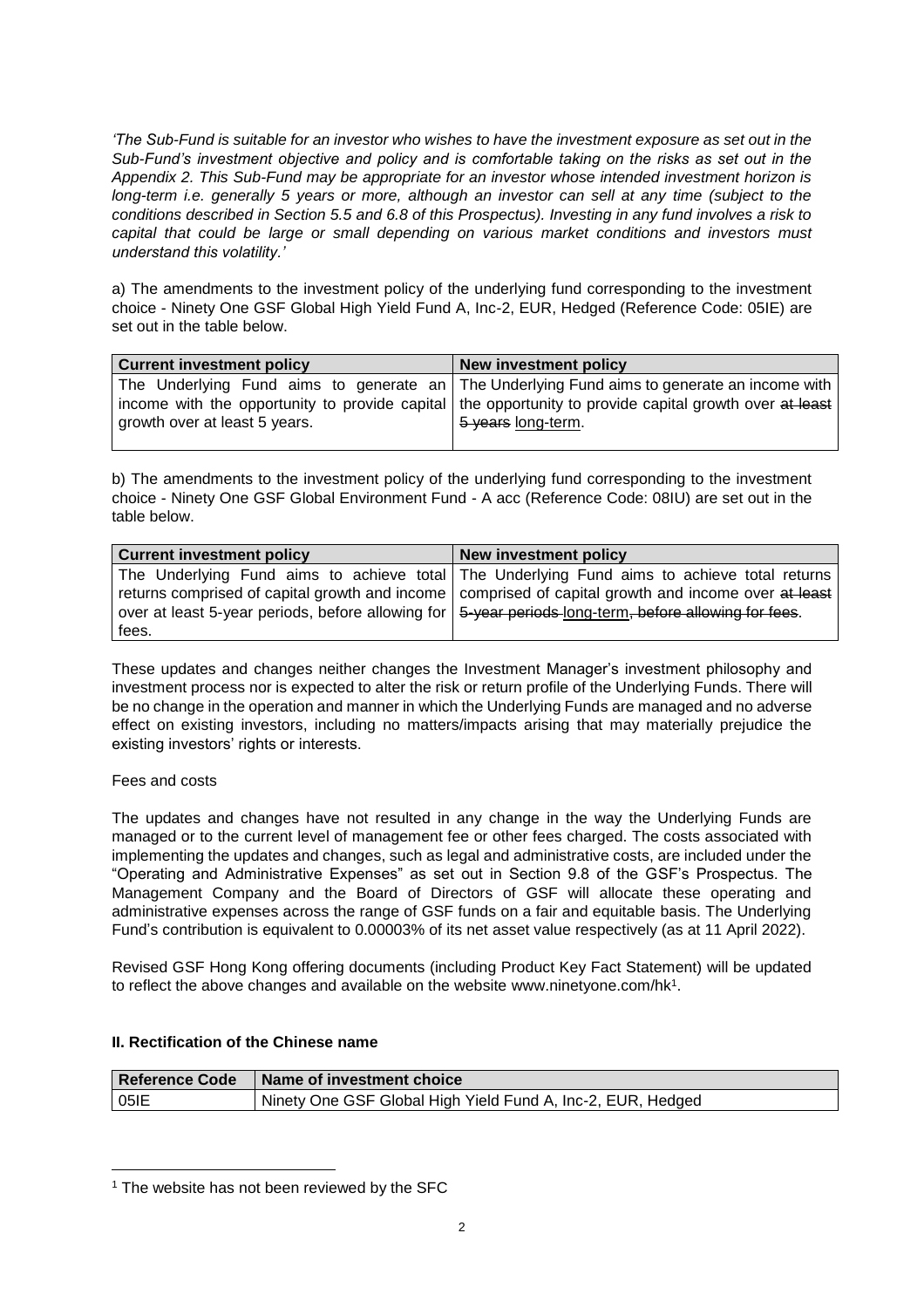Further to the communication dated 28 May 2021 issued by us with the subject "Various changes to the underlying funds corresponding to the following investment choices of Ninety One Global Strategy Fund" (the "**Communication**") (please refer to the Appendix), a typo in the Chinese name of the Investment Choice, Ninety One GSF Global High Yield Fund A, Inc-2, EUR, Hedged (Reference Code: 05IE) and the corresponding underlying fund, Ninety One Global Strategy Fund - Global High Yield Fund, was found in the Communication, the correct Chinese names are listed as below:

| Reference<br>Code |                               |                                         |
|-------------------|-------------------------------|-----------------------------------------|
| 05IE              | Name of the Investment Choice | 晉達環球策略基金 - 環全球高收益債券基金 - A 收<br>益-2 歐元對沖 |
|                   | Name of the Underlying Fund   | 晉達環球策略基金 - 環全球高收益債券基金                   |

**Please be assured that the typo in the Chinese name of the Investment Choice and the corresponding underlying fund have no impact on the rights or interests of your investment. You do not have to take any action if you wish to remain invested in the Investment Choice.**

## **Actions to take**

You do not have to take any action if you wish to remain invested in the Investments Choices regardless of the above changes. Otherwise you may wish to consider switching the units of the Investments Choices or redirect future regular premiums/contributions (if applicable) to other investment choice(s) through the usual application procedure. No switching fee(s) will be incurred under the current fee structure of your policy.

Investment involves risks. For details regarding the Plan, the investment choices available under the Plan and the underlying funds corresponding to such investment choices (including, without limitation, the investment objectives and policies, risk factors and charges), please refer to the latest offering documents of the Plan (in particular the document named "Investment Choices Brochure") and the offering documents of the underlying funds, all of which are available from us upon request and free of charge. You may also visit our website at www.hengansl.com.hk for investment choices details.

Should you have any queries, please contact your Financial Adviser or our Customer Service Hotline on +852 2169 0300 or email us at [cs@hengansl.com.hk.](mailto:cs@hengansl.com.hk)

Yours faithfully, Customer Service Department Heng An Standard Life (Asia) Limited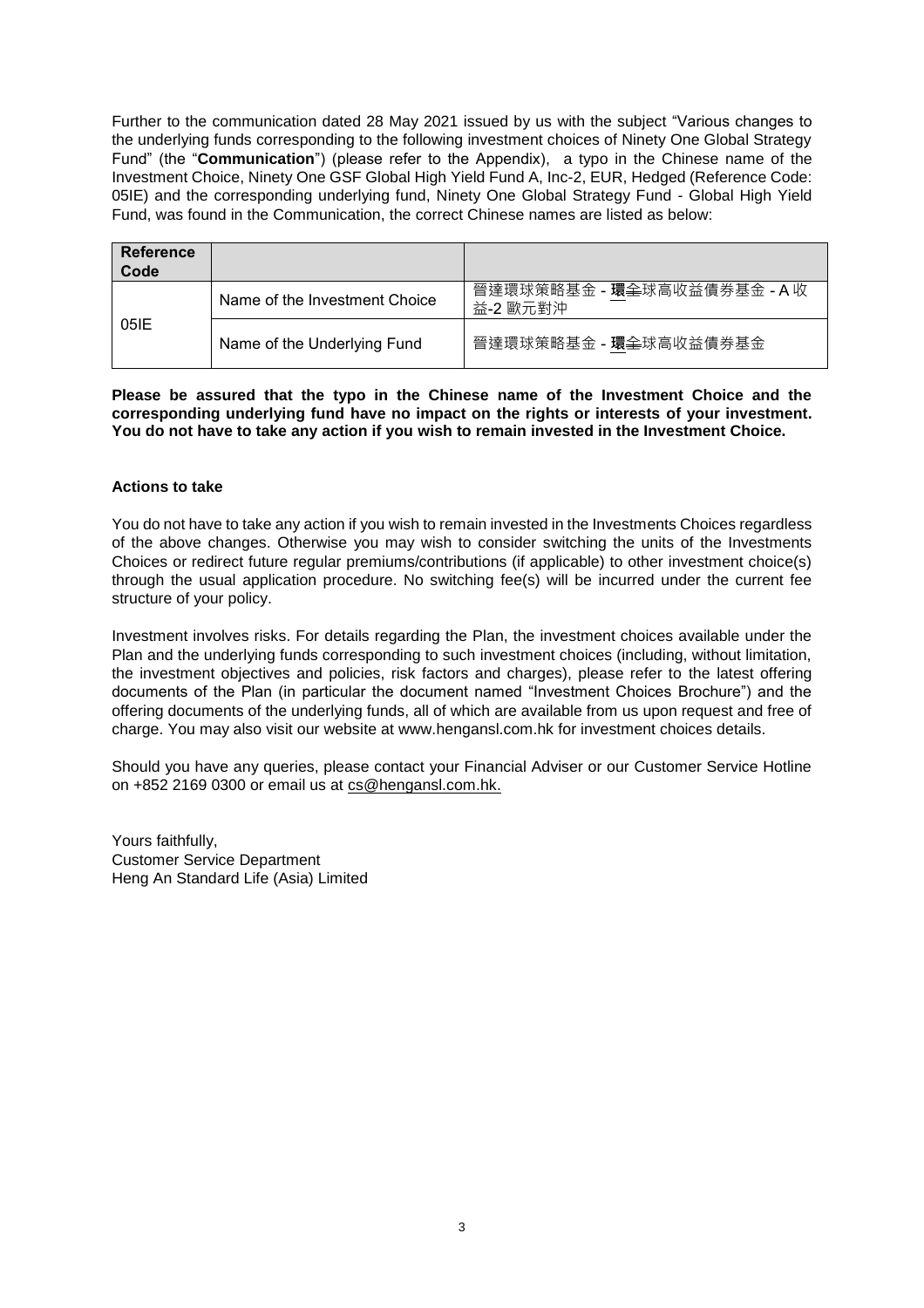## **私人及機密**

保單計劃 : [保單計劃名稱] (「**計劃**」) 保單編號 : [保單持有人的保單編號]

親愛的客戶

## **此乃重要通知,請細閱本信件內容,如對其內容有任何疑問應諮詢獨立專業人士之意見。恒安標準人壽** *(***亞洲***)***有限公司對本信件的內容的準確性負責。**

#### **有關連繫至晉達環球策略基金之投資選擇的相連基金之若干修訂**

本信件內所有的術語定義應與晉達環球策略基金的發售章程內所載的術語定義的意思相同,除非本文另 有要求。

| 參考編號                             | 投資選擇名稱                             |  |
|----------------------------------|------------------------------------|--|
| 05IE                             | 晉達環球策略基金 - 全球高收益債券基金 - A 收益-2 歐元對沖 |  |
| 08IU                             | 晉達環球策略基金 - 環球環境基金 - A 累積股份         |  |
| (各稱為<br>該投資選擇<br>「該等投資選擇」<br>統稱為 |                                    |  |

我們接獲晉達環球策略基金(「**GSF**」) 的董事通知,有關連繫至該等投資選擇的相連基金(各稱為「**該 相連基金**」,統稱為「**該等相連基金**」)作出的下列更新,並於2022年6月13日生效。作為該等投資選 擇的單位持有人,以下有關該等相連基金的更新對您的投資或會有所影響。

#### **I. 投資政策的修訂**

該等相連基金的投資政策內有關投資經理旨在實現該等相連基金目標並以年為單位的最短期限之文字描 述,即「至少在五年期間內」,將改為「長期」。

「長期」的意思將可參照GSF的盧森堡發售章程附錄1該等相連基金部份內經修訂的「典型投資者之概 況」段落之描述。有關文字描述如下:

「本子基金適合期望持有本子基金投資目標及政策所述之投資並願意承擔附錄二所列之風險之投資者。 *雖然投資者可隨時出售股份(根據本發售章程第5.5及6.8節所述之情況),但本子基金僅適合投資期預* 期為長期(即一般為五年或以上)之投資者。投資於任何基金涉及資本之風險,而該風險可能依各種市 場狀況可大可小,投資者需了解該波動。」

a) 連繫至晉達環球策略基金 - 全球高收益債券基金 - A 收益-2 歐元對沖(參考編號:05IE)的相連基金的投 資政策的修訂如下:

| 現時的投資政策                | 新的投資政策                 |
|------------------------|------------------------|
| 該相連基金旨在產生收益,並尋求至少五年資本丨 | 該相連基金旨在產生長期收益—及同時提供獲取  |
| 增長的機會                  | <b>並尋求至少五年</b> 資本增長的機會 |

b) 連繫至晉達環球策略基金 - 環球環境基金 - A 累積股份 (參考編號:08IU)的相連基金的投資政策的修訂 如下:

| 現時的投資政策               | 新的投資政策                                         |
|-----------------------|------------------------------------------------|
| 該相連基金在計入收費前,旨在至少在五年期間 | 該相連基金 <del>在計入收費前,</del> 旨在 <del>至少在五年期間</del> |
| 內締造總回報 ( 包括資本增值及收入 )。 | A   <b>内</b> 締造 <b>長期</b> 總回報(包括資本增值及收入益)。     |
|                       |                                                |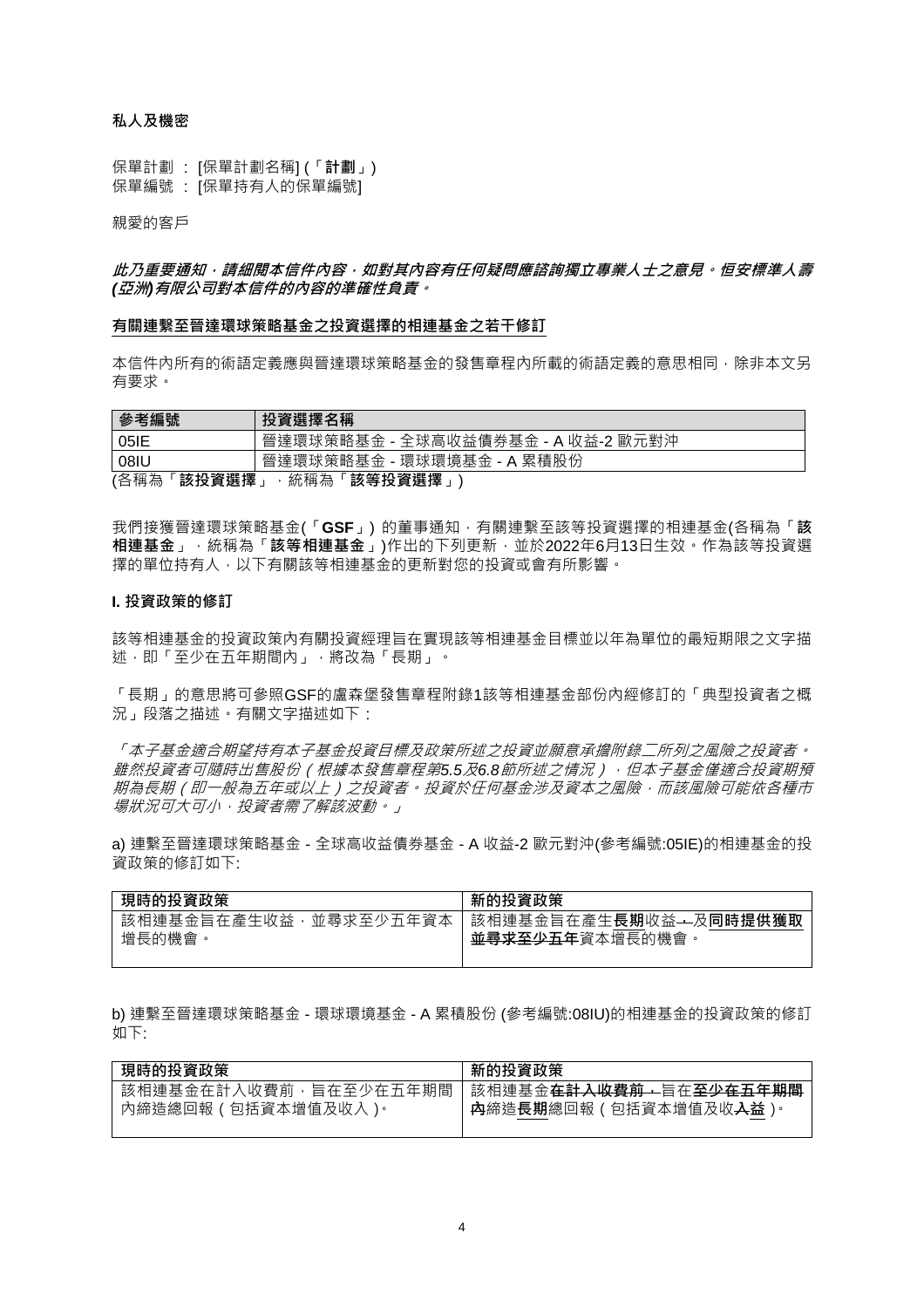有關更新及變動不會改變投資經理的投資理念和投資流程,亦不會改變該等相連基金的風險或回報水平。 該等相連基金的運作及管理方式不會出現變化,亦不會對現有投資者構成不利影響,包括不會產生可能 嚴重損害現有投資者權利或權益的事項/影響。

#### 成本費用

有關更新及變動不會改變該等相連基金的管理方式,及將不會導致該等相連基金目前收取的管理費或其 他費用水平有所改變。與上述更新及變動有關的成本 (例如法律和行政成本),將包括在GSF的發售章 程第9.8節內的「營運及行政費用」。GSF的管理公司及董事局將在公平公正的基礎下於GSF系列基金 之間攤分該等營運及行政費用。該等相連基金所分擔的費用相當於該等相連基金的資產淨值0.00003% (截止於2022年4月11日)。

經修訂的GSF香港銷售文件(包括產品資料概要)將相應作出更新,以反映本信件所述的變動,並可於 網站www.ninetyone.com/hk<sup>1</sup>查閱。

#### **II. 中文名稱的更正**

| 參考編號 | <b>(選擇名稱</b><br>TV<br>,貝迅1辛                                                                                        |
|------|--------------------------------------------------------------------------------------------------------------------|
| 05IE | .歐元對泸<br>《債券基金<br>44<br>`>⊞<br>収益-2<br>c<br>'坏品<br>收益<br>ニ袁坏栄略基:<br>А<br>$\rightarrow$ + $\vee$<br>∶क्त≓<br>廷<br>— |

根據我們於 2021 年 5 月 28 日發出並以「有關連繫至晉達環球策略基金投資選擇的相連基金之若干變 更」為標題的通知 (「通知」) (請參閲附錄) · 我們發現通知所披露之該投資選擇晉達環球策略基金 -全球高收益債券基金 - A 收益-2 歐元對沖(參考編號:05IE)及其相關相連基金晉達環球策略基金 - 全 球高收益債券基金的中文名稱拼寫有誤,其相關的正確中文名稱如下:

| 參考編號 | 類別     |                                                       |
|------|--------|-------------------------------------------------------|
| 05IE | 投資選擇名稱 | 晉達環球策略基金 – <b>環<del>全</del>球高收益債券基金 - A 收益-2 歐元對沖</b> |
|      | 相連基金名稱 | 晉達環球策略基金 - 環全球高收益債券基金                                 |

# **該投資選擇及其相關相連基金的中文名稱更正對您的權利或投資權益並無影響。若您欲繼續投資該投資 選擇,您毋須採取任何行動。**

#### **應採取的行動**

若您欲在上述變動後繼續投資該等投資選擇,您毋須採取任何行動。否則,您可透過一般的申請程序, 要求將在該等投資選擇的單位或日後的定期保費/供款(如適用)轉至其他投資選擇。根據您保單內之現時 收費基制,投資選擇的轉換將不會被收取任何轉換費用。

投資涉及風險,有關保單計劃、於保單計劃內可供銷售的投資選擇及連繫至投資選擇的該等相連基金的 詳細資料(包括但不限於任何投資選擇的投資目標及政策,風險因素及費用),您可參閱保單計劃的最新 銷售文件(尤其是名為「投資選擇刊物」的文件)及該等相連基金的銷售文件,這些文件可按要求向我們 索取並不收取費用。亦可同時瀏覽我們的網頁 www.hengansl.com.hk。

如有任何查詢,請與您的理財顧問聯絡。您亦可以致電我們的客戶服務熱線+852 2169 0300 或電郵至 [cs@hengansl.com.hk](mailto:cs@hengansl.com.hk) 與我們聯絡。

恒安標準人壽(亞洲)有限公司 客戶服務部 謹啟 日期: 2022年5月24日

l

 $^1$ 此網頁並未經證券及期貨事務監察委員會審閱。